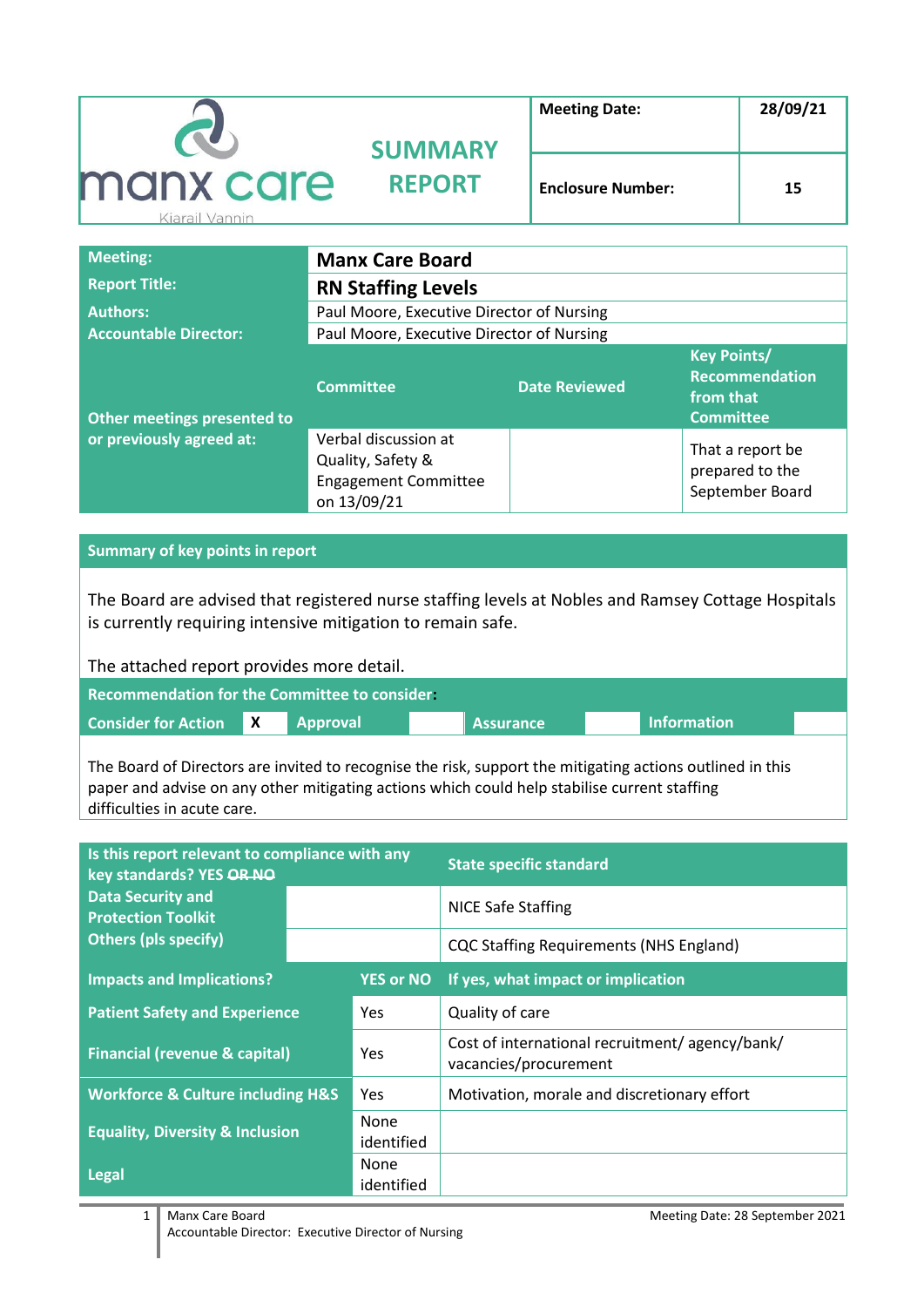### **Purpose**

The purpose of this paper is to alert the Board of Directors for Manx Care to a specific concern regarding registered nurse staffing across Nobles and Ramsey Cottage Hospitals. At the earliest opportunity (September 2021) the Director of Nursing has flagged to the Quality, Safety and Experience Committee his concern in respect of a sustained period of staffing volatility (instability) which led to several instances of extremely low levels of registered nurse staffing in some clinical areas which, had these events not been successfully mitigated through the efforts of senior leaders and goodwill of registered nurses, could have compromised patient safety. This report expands upon the difficulty for Members of the Board and outlines how the risk is currently being mitigated in the immediate term; alongside intentions to improve staffing levels over the medium and longer term subject to necessary approvals and supply.

# **The Problem**

During routine and reactive patient safety walk rounds by the Director Nursing and others in midlate August 2021, it became apparent staffing levels were unstable on acute medical and surgical wards at Nobles Hospital. This was a particular concern for the night shifts where the numbers of registered nurses allocated allowed for RN-to-patient ratios exceeding 1:10 in several areas (i.e., no more than 2 RN's on duty for a ward of 20 or more acutely ill patients). Short-notice sickness/absence often resulted in only one RN on duty. When raised with colleagues by the Director of Nursing and Chief Executive, staff explained this situation occurred frequently.

Conventional practice in the NHS is that for acute medical and surgical wards, RN to patient ratios should not exceed 1:8; however, in many cases this would be lower if patients are step-down HDU/ICU, post-op recovery or in receipt of blood transfusion, non-invasive ventilation support, CVP monitoring, delirious, confused or wandering etc. Where staffing levels exceed these ratios the standard of care can be compromised – evident in mortality indices, levels of harmful incidents, falls, pressure ulcers, failure to recognise clinical deterioration, missed or delayed medicines administration etc.

# **Analysis**

For the purposes of this report, an analysis of registered nurse staffing levels in September 2021 was undertaken for wards at Nobles and Ramsey Cottage Hospitals. The first bed state report issued at approximately 6:30am each day by the night manager was reviewed. The analysis sought to identify on how many occasions the number of RNs on duty that day dropped to 1 or zero (i.e. extremely low levels) on either the Early, Late or Night shift. Over a sample of 20 consecutive days from 01-20 September 2021 the following findings were revealed:

- 95% (n=19/20 days) demonstrated at least 1 shift where RN staffing levels, if not mitigated, would be considered extremely low;
- Of these, 70% of days had two or more shifts exposed to this risk; and
- 20% (n=4 days) experienced 4 or 5 different areas simultaneously exposed to the risk at the same time;
- The valiant efforts of Matrons, Senior Nurses, Ward Managers, General Managers and the Director of Operations successfully mitigated risk, but it is apparent that there remains volatility and insufficient resilience to give assurance in the short term that the risk has reduced.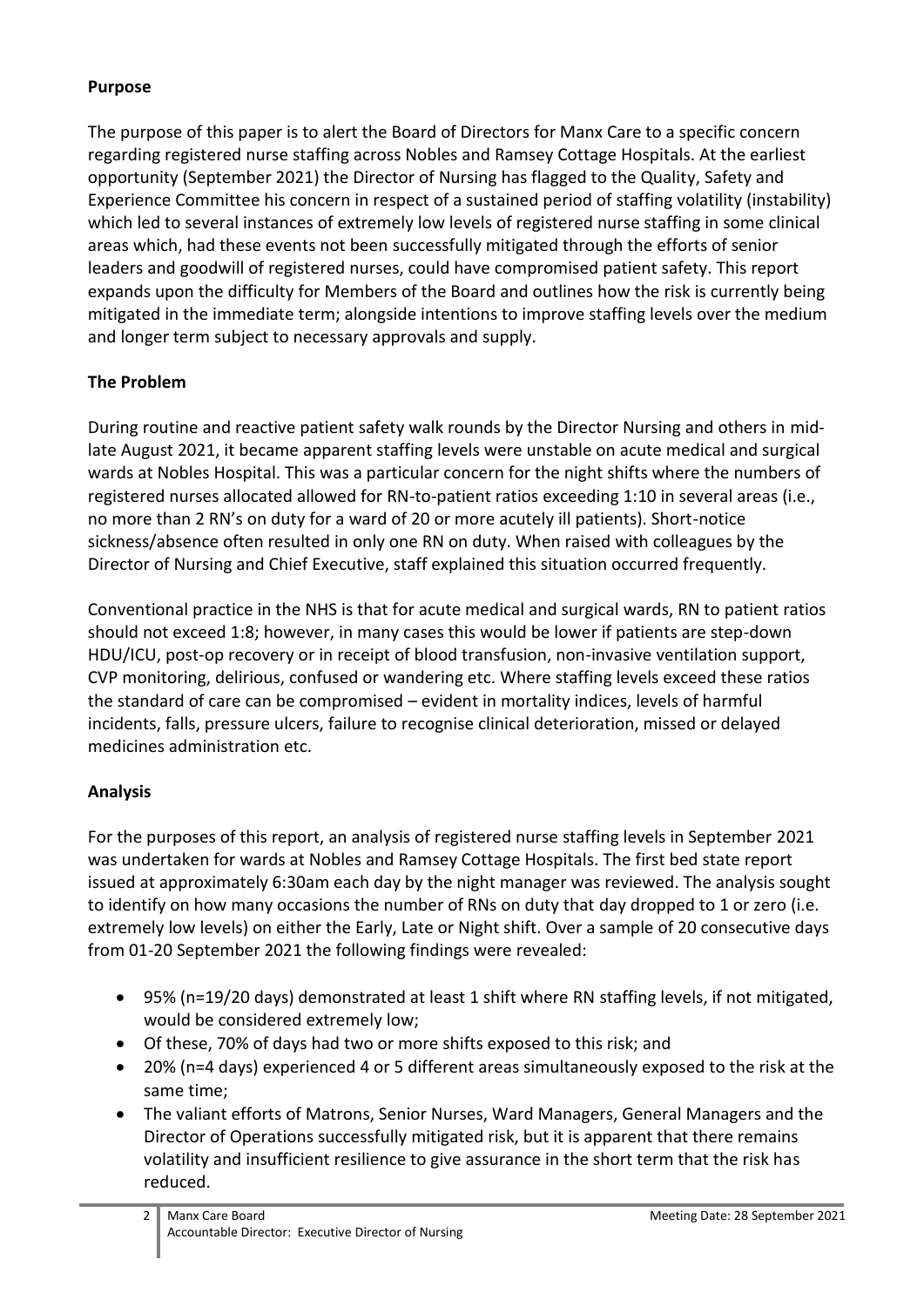## **Initial Assessment of Workforce Safeguards**

- Nursing establishments (i.e. workforce model for each clinical area) do not give confidence of being sufficiently informed by acuity and dependency analysis; thus raising a concern that establishments might not reflect current care needs for acutely ill patients receiving inpatient care. This is because:
	- o formal evaluation of acuity and dependency cannot be assured for every clinical area at the present time across acute services;
	- $\circ$  there is variation in the application of uplift (in the NHS this is an amount usually 23-25% of establishment to cover annual leave, training requirements and average levels of sickness/absence). Without uplift gaps in rotas are hard-wired;
	- o rotas in all clinical areas operate on a *de minimus* staffing level. This means acute sickness tips the rota into an unsafe staffing level with very limited resilience elsewhere to counter the rapid shortage of staff;
	- o Manx Care has insufficient line of sight on RN vacancy position. Estimates of vacancy are not consistent; meaning it is not clear what the actual vacancy position is. The vacancy position is based on establishments. If establishments are not sufficiently informed and adapted by acuity and dependency analyses from the outset then the vacancy rate, once verified, may also be unreliable for assurance purposes.
- Staffing levels which appear to the Director of Nursing as unsafe are 'normalised' to the extent that not all colleagues recognise the risk or feel powerless to address the risk;
- The planning of annual leave and preparation of rotas at least 6-weeks in advance varies across Manx Care;
- Importantly, nursing (and many other) colleagues across Manx Care say they are exhausted and appear to be at the point of having no further discretionary effort to give. This was evidenced during the week commencing 13 September 2021 when three members of staff felt unable to assist when asked to help cover a ward in difficulty, going off sick shortly after the request in response. Anecdotally, colleagues report that uptake of bank shifts has fallen significantly recently, but this is being verified at time of report; and
- A significant proportion of adult registered nurses are eligible for retirement now (28%, n=138/520), rising to 47% (n=245/520) by 2026. The mean number of adult RN's going forward each year for pre-registration nurse training is 12.8, a number unlikely to close the retirement gap that is building.

#### **Immediate Action**

- Continue to use Bank and Agency as contingency, although this approach is no longer sufficient on its own as many gaps remain unfilled;
- Accelerate international recruitment of adult RN's (Manx Care is actively pursuing options with suppliers sourcing RN's from India and Philippines);
- We are attempting to source 1-shift per week from all non-ward based RN's. This could yield 30-40 shifts per week should all colleagues be willing and able to support. This will have implications for the provision of other services and would require risk assessment beforehand;